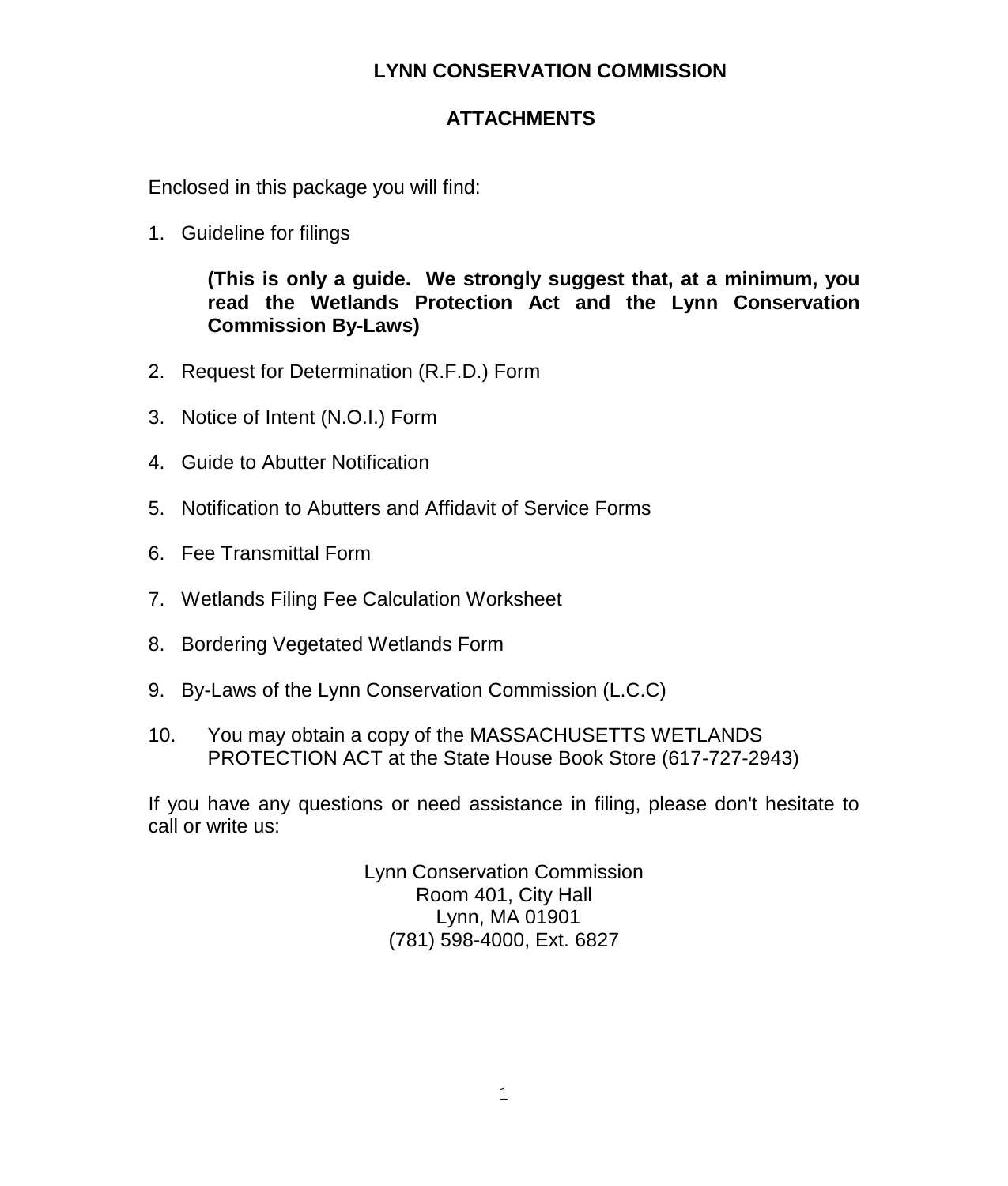## **GUIDELINE FOR FILINGS WITH THE LYNN CONSERVATION COMMISSION**

This is a guide to be used for the filing of a Request for Determination (R.F.D.), a Notice of Intent (N.O.I.), and a Certificate of Compliance.

## **This is only a guide. We strongly suggest that you read, at a minimum, the Wetlands Protection Act and the Lynn Conservation Commission By-Laws.**

1. File with the Lynn Conservation Commission (L.C.C.) your application Request for Determination of Applicability (R.F.D.) or Notice of Intent (N.O.I.) The original and eight (8) copies of the applications are required.

NOTE: Any additional information you could provide to the L.C.C., although not always necessary, will be helpful; re: pictures, before and/or after construction, additional plans, letters from professionals or abutters, newspaper articles, etc.

This application must be received at the Commission Office fourteen (14) days prior to the hearing in order to be advertised in the local newspaper.

- 2. The entire cost of advertising lies with the applicant. Applicant will be notified of exact cost once legal notice is advertised.
- 3. In addition to the advertising fee, all NOI applications require a filing fee. This is submitted, along with a fee transmittal form, to the L.C.C. and the Massachusetts Department of Environmental Protection (D.E.P.).
- 4. Applicants must attend the scheduled hearing for their application. The meetings are held the third Tuesday of each month at Lynn City Hall, Room 102A, at 6:30 p.m.
- 5. Within twenty-one (21) days of the hearing, the Commission will make its Determination on the application.

### 6. Certificate of Compliance

Upon the completion of the work (or a partial Certificate of Compliance), the applicant must submit their request in writing, along with a site inspection fee of \$25.00.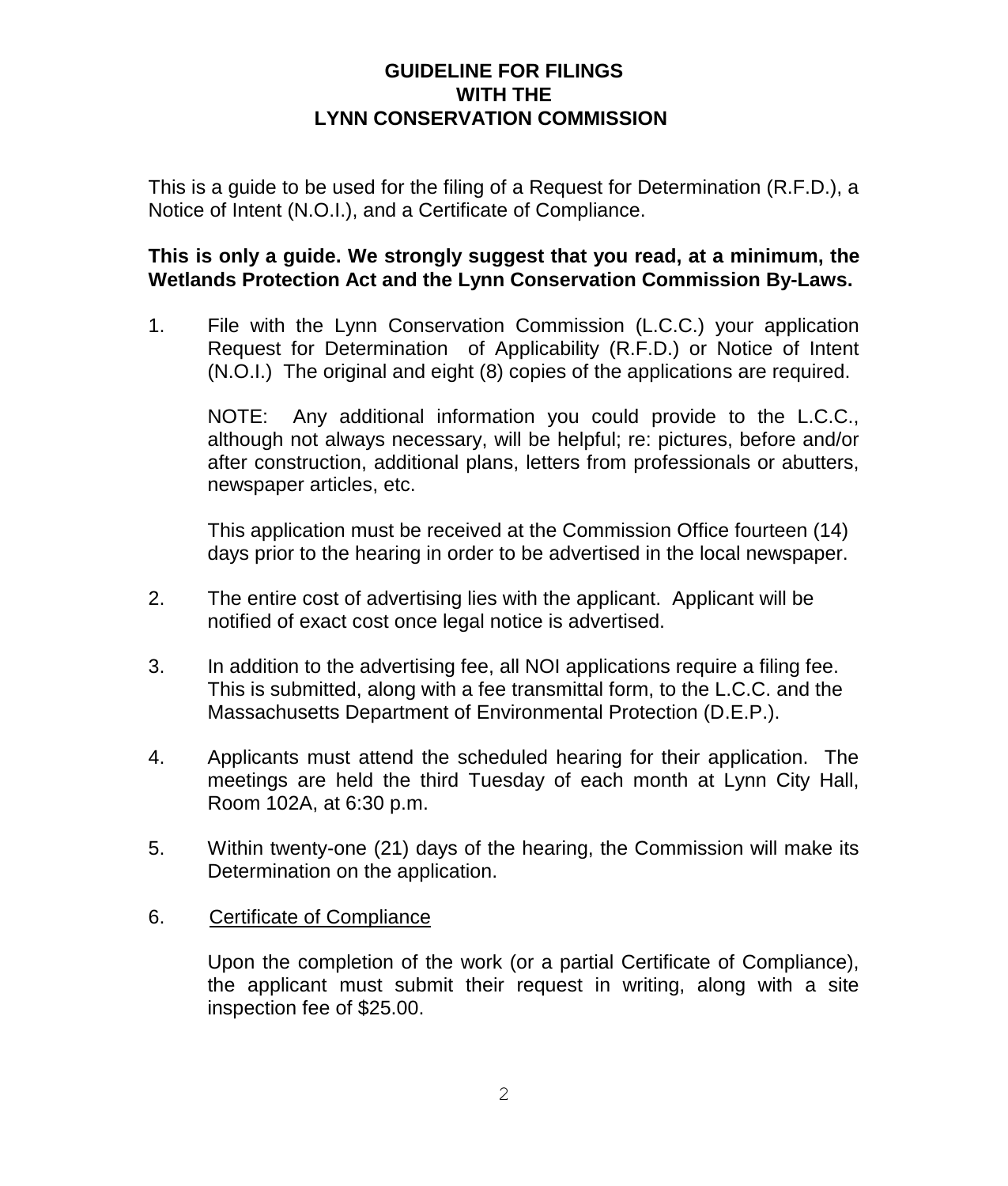A request for a Certificate of Compliance must be received at the L.C.C. Office fourteen (14) days prior to a regularly scheduled meeting and must, at a minimum, include:

- A. A letter from a Professional Registered Engineer stating that the work performed is in accordance with the Order of Conditions issued, and plans submitted to the L.C.C.
- B. A site inspection by the L.C.C., along with the site inspection fee.
- NOTE: Any additional information you could provide to the L.C.C., although not always necessary, will be helpful; re: pictures, before and/or after construction, additional plans, letters from professionals or abutters, newspaper articles, etc.

### 6. Determination of Applicability

- A. Request for Determination of Applicability
	- 1. Any person who desires a determination as to whether the Act applies to land or to work that may affect an Area Subject to Protection Under the Act, may submit to the L.C.C., by certified mail or hand delivery, a Request for a Determination of Applicability, Form 1 of 310 CMR 10.99.
	- 2. Any person who proposes to perform work within the Buffer Zone shall submit to the L.C.C. either a Notice of Intent for such work or a Request for a Determination of Applicability. Said request shall include sufficient information, as required on Form 1 of 310 CMR 10.99 to enable the L.C.C. to find and view the area and to determine whether the proposed work will alter an Area Subject to Protection Under the Act.

Additional information you could provide to the L.C.C., although not always necessary, will be helpful, re: pictures, before and/or after construction, additional plans, letters from professionals or abutters, newspaper articles, etc.

#### 7. Notice of Intent

A. Any person who proposes to do work that will remove, fill, dredge, or alter any Area Subject to Protection Under the Act shall submit a Notice of Intent on Form 3 of 310 CMR 10.99 and other application materials in accordance with the submittal requirements set forth in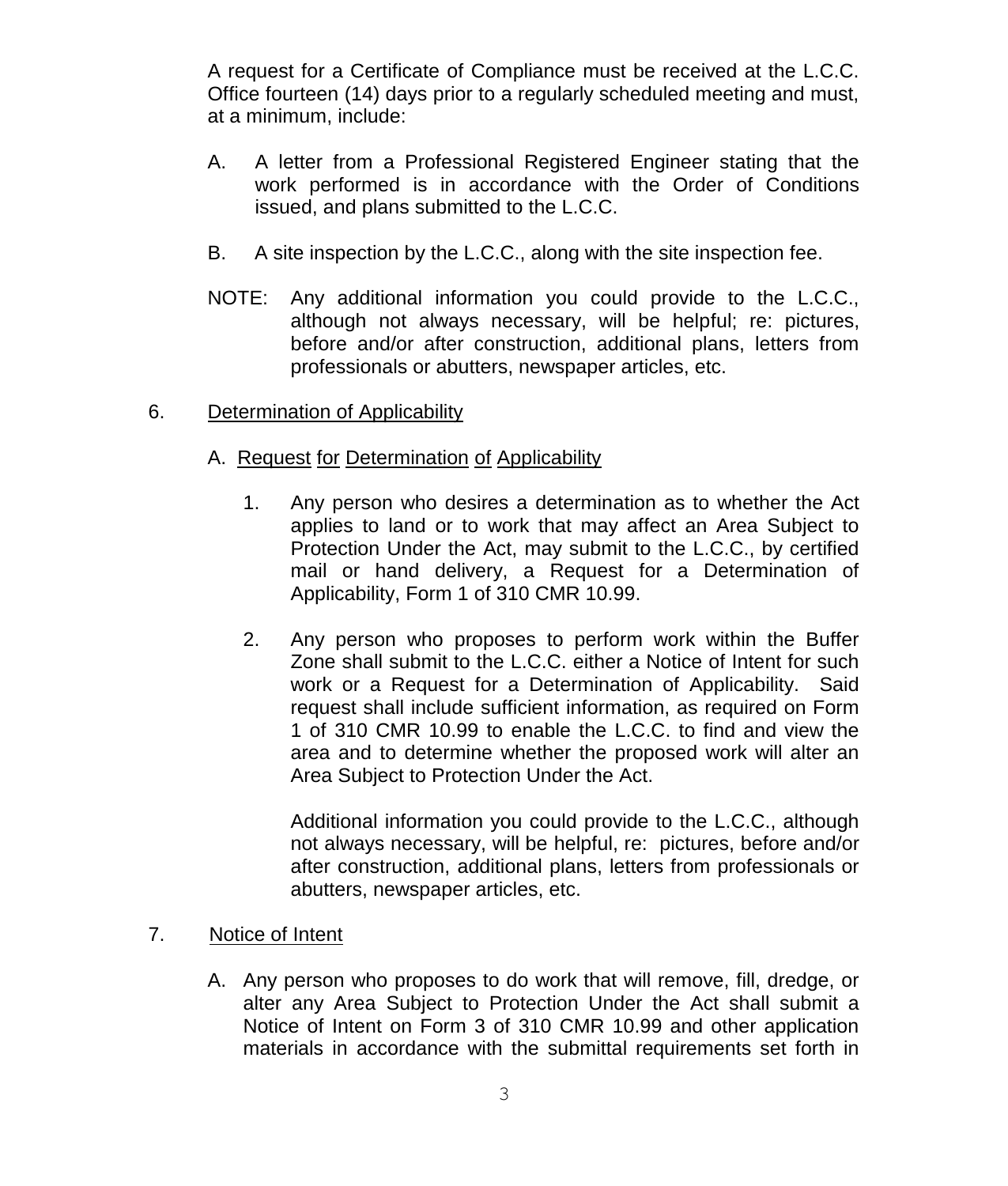the General Instruction for Completing Notice of Intent (Form 3) and Abbreviated Notice of Intent (Form 4) provided in 310 CMR 10.99.

- B. For certain projects, applicants may, at their option, use the Abbreviated Notice of Intent, Form 4 of 310 CMR 10.99. This latter form may only be used when all three (3) of the following circumstances exist:
	- 1. the proposed work is within the Buffer Zone, as defined in Part I, 310 CMR 10.04, or within Land Subject to Flooding, as defined in Part III, 310 CMR 10.57(2); and
	- 2. the proposed work will disturb less than one thousand (1000) square feet of surface area within the Buffer Zone and/or Land Subject to flooding; and
	- 3. the proposed work will not require U.S. Army Corps of Engineers Section 10 or Section 404 permits, or a license from the Division of Waterways pursuant to M.G.L., C.91
- C. Any person filing a notice of intention with the L.C.C. shall at the same time give written notification thereof, by delivery in hand or certified mail, return receipt requested, to all abutters within one-hundred feet of the property line of the land where the activity is proposed, at the mailing addresses shown on the most recent applicable tax list of the assessors, including, but not limited to, owners of land directly opposite said proposed activity on any public or private street or way, and in another municipality or across a body of water. Said notification shall be at the applicant's expense, and shall state where copies of the notice of intention may be examined and obtained and where information regarding the date, time, and place of the public hearing may be obtained. Proof of such notification, with a copy of the notice mailed or delivered, shall be filed with the L.C.C.

When a N.O.I. is filed, copies go to the appropriate D.E.P. Regional Office, which reviewed the N.O.I. for completeness. D.E.P. will not issue a file number for any N.O.I. that is not accompanied by an Affidavit of Service. Accordingly, applicants should submit the Affidavit of Service with each copy of the N.O.I. so that the N.O.I. will be deemed complete and file number can be issued.

D. Upon receipt of the application materials referred to in 310 CMR 10.05(4)(a), the Department shall issue a file number. The designation of a file number shall not imply that the plans and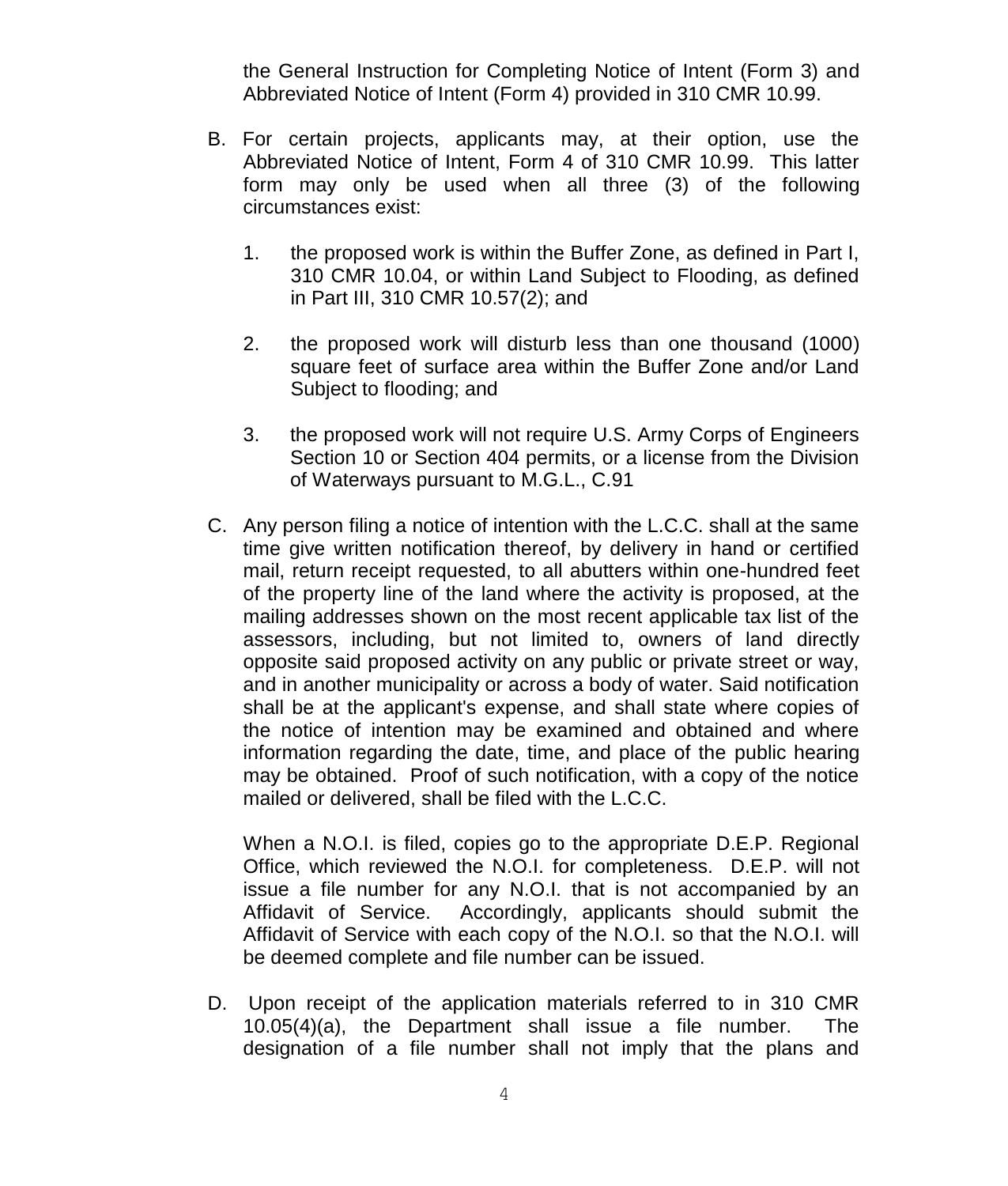supporting documents have been judged adequate for the issuance of an Order, but only that copies of the minimum submittal requirements contained in the General Instructions have been filed.

E. In the event that only a portion of a proposed project or activity lies within an Area Subject to Protection Under the Act or within the Buffer Zone, and the remainder of the project or activity lies outside those areas, only that portion within those areas must be described in the detail called for by the General Instructions and Form 3 and 4 of 310 CMR 10.99; provided, however, that in such circumstances the Notice of Intent shall also contain a description and calculation of peak flow and estimated water quality characteristics for discharge from a point source (both closed and open channel) when the point of discharge falls within an Area Subject to Protection under the Act or within the Buffer Zone.

Notwithstanding the foregoing, when the issuing authority has determined that an activity outside the Areas Subject to Protection Under the Act and outside the Buffer Zone has in fact altered an Area Subject to Protection Under the Act, it may require such plans, supporting calculations and other documentation as are necessary to describe the entire activity.

- F. The requirement under the Act to obtain or apply for all obtainable permits, variances, and approvals required by local by-law with respect to the proposed activity shall mean only those which are feasible to obtain at the time the Notice of Intent is filed. Permits, variances, and approvals required by local by-law may include, among others, zoning variances, permits from boards of appeals, permits required under floodplain or wetland zoning by- laws and gravel removal permits. They do not include, among others, building permits under the State Building Code, M.G.L. c. 23B, s. 16, or subdivision control approvals under the State Subdivision Control Law, M.G.L. c.41, ss. 81K- 81GG, which are issued by local authorities. When an applicant for a comprehensive permit (under M.G.L., c. 40B, ss. 20- 23) from a board of appeals has received a determination from the board granting or denying the permit and, in the case of a denial, has appealed to the Housing Appeals Committee (established under M.G.L., C.23B, s. 5A), said applicant shall be deemed to have applied for all permits obtainable at the time of filing.
- G. If the issuing authority rejects a Notice of Intent because of a failure to obtain or apply for all permits, variances, and approvals required by local by-law, it shall specify in writing the permit, variance, or approval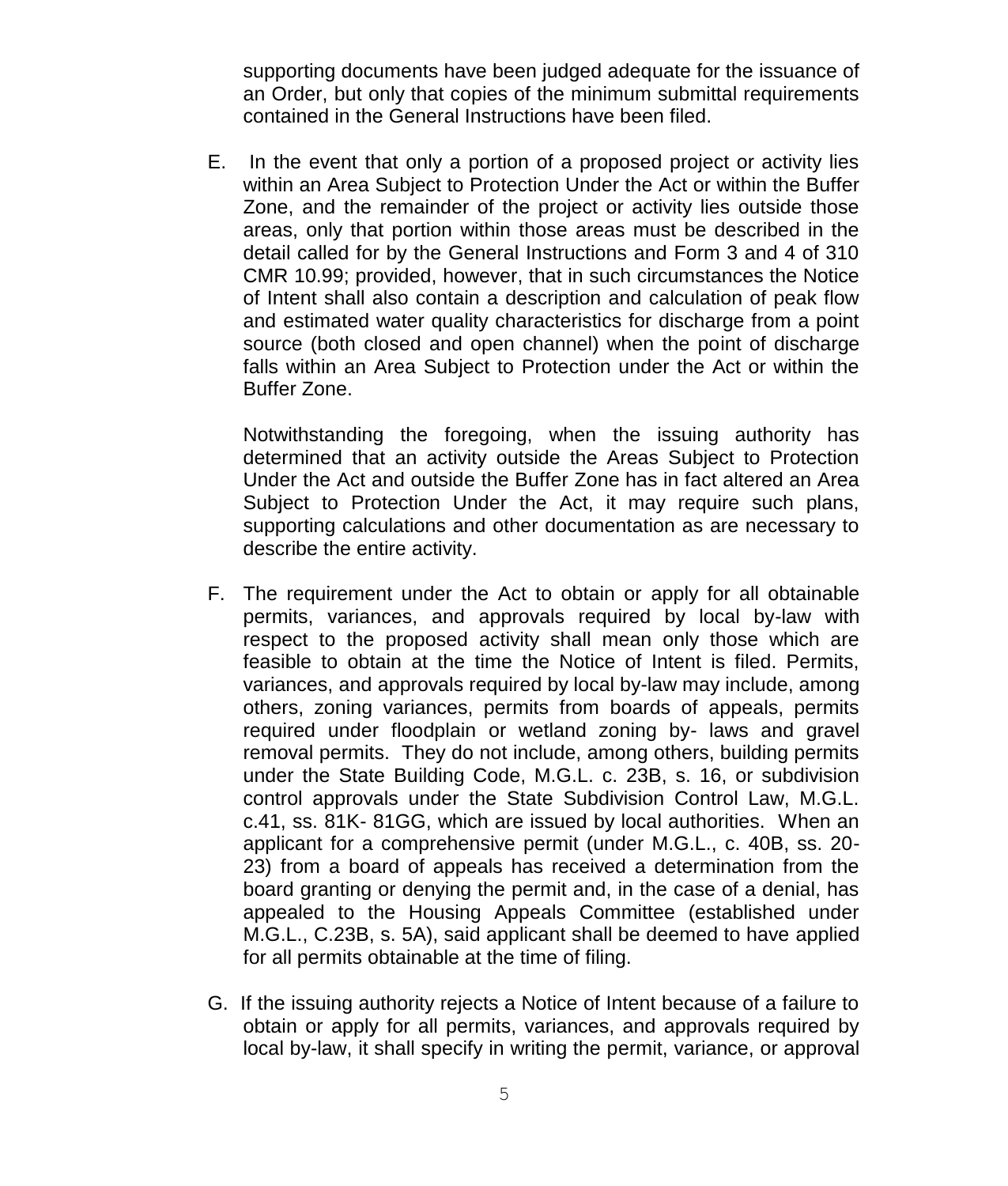that has not been applied for. A ruling by the municipal agency within whose jurisdiction the issuance of the permit, variance, or approval lies, or by the town counsel or city solicitor, concerning the applicability or obtainability of such permit, variance, or approval shall be accepted by the issuing authority. In the absence of such a ruling, other evidence may be accepted.

H. A Notice of Intent shall expire when the applicant has failed to diligently pursue the issuance of a Final Order in proceedings under 310 CMR 10.00. A Notice of Intent shall be presumed to have expired two (2) years after the date of filing unless the applicant submits information showing that (a) good cause exists for the delay of proceedings under 310 CMR 10.00; and (b) the applicant has continued to pursue the project diligently in other forums in the intervening period; provided, however, that unfavorable financial circumstances shall not constitute good cause for delay. No Notice of Intent shall be deemed expired under this section when an adjudicatory hearing is pending and when the applicant has provided all information necessary to continue with the prosecution of the case. Notwithstanding the provisions contained in 310 CMR 10.10, this subparagraph shall apply to any Notice of Intent whenever filed.

PLEASE REMEMBER THAT THIS IS ONLY A GUIDE TO ASSIST YOU WITH FILINGS BEFORE THE CONSERVATION COMMISSION.

PLEASE REMEMBER:

- 1. FILING **Fourteen (14**) **days** prior to the meeting date (meetings are the third Tuesday of each month). Filing must include Notification of all abutters within one-hundred feet and a signed Affidavit of Service.
- 2. FEES **Advertising fees for for all applications will be the total cost determined by the newspaper publication. The fee must be paid prior to the hearing taking place.**
- 3. RECORDING Must be recorded by the applicant, at their expense, within **fourteen (14) days** of issue.